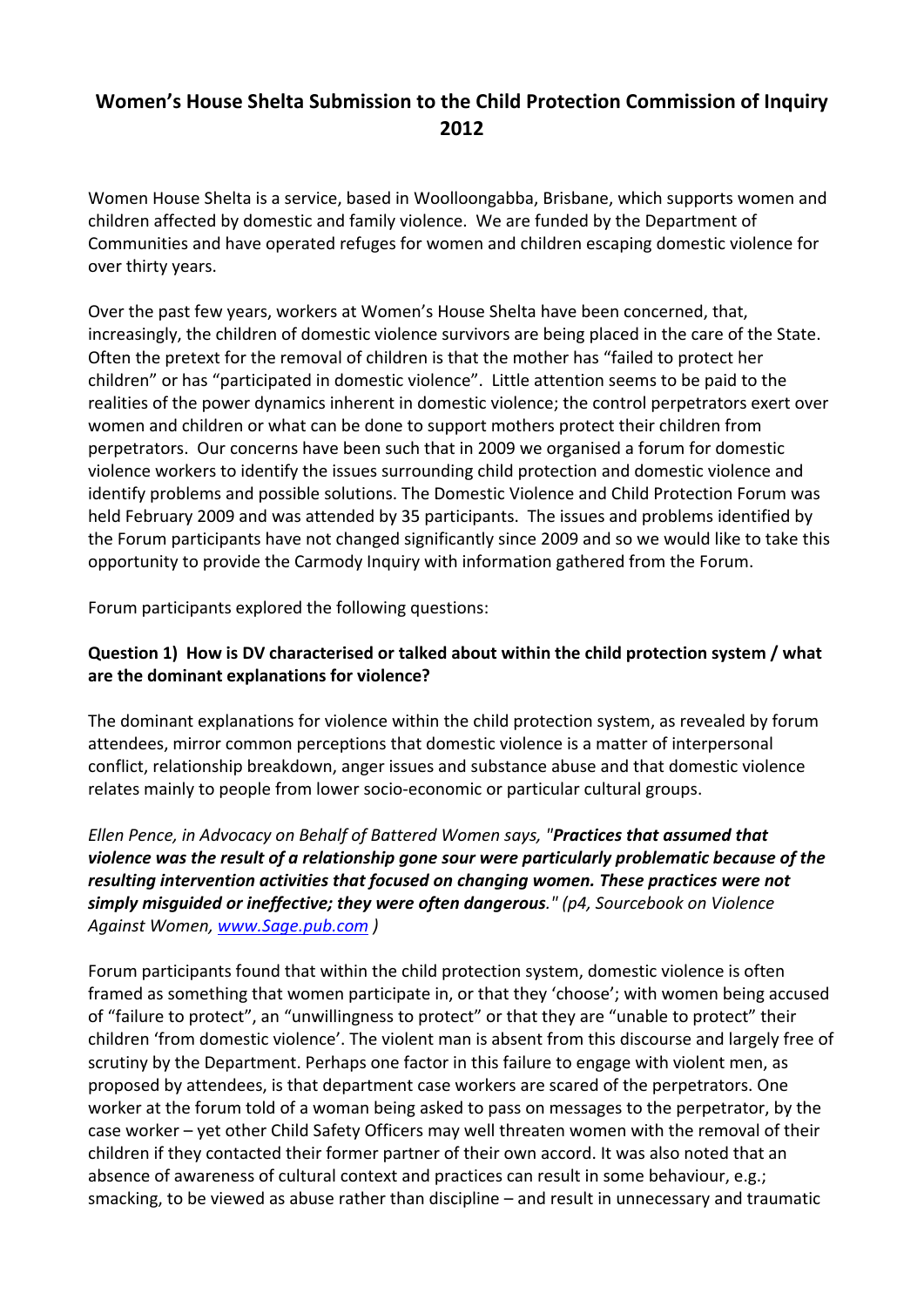interventions. Domestic violence and child protection appear to be treated as separate issues within the child protection system.

*"Our findings concerning the co‐incidence of violence against women and child abuse are particularly important given that professional discourses and practices typically have treated the two as entirely separate. Moreover, in different areas of professional practice the same behaviours may be met by quite different responses. For instance, Eriksson and Hester argue that in child protection cases mothers maybe expected by social services to actively protect their children from abuse, and yet in divorce cases 'mothers who bring up problems related to men's violence are likely to be considered uncooperative'. They argue that these distinctions in professional practice are so great as to constitute 'two different planets' and have tended to negate recognition of the links between men's violence to women partners and the abuse of their children." (Negotiating Child Residence and Contact Arrangements Against a Background of Domestic Violence, Kaye et al, 2003)*

Some forum participants thought the Department of Child Safety viewed mothers as separate from their children – not their area of concern – and blamed and looked down on women abused by their partners. They further noted that domestic violence is not a priority of the Department and is not taken seriously by police. According to workers at the forum unrealistic demands are placed on mothers, who have been subjected to domestic violence, to comply with directions from child safety officers to get Domestic Violence Protection Orders, Family Court Orders relating to residence of children, enter refuges and to attend counselling. These women are further subjected to scrutiny around their parenting and ability to control the man who has exercised terroristic violence / control over her and

# **Question 2 a) Have you identified any problems with Police practice, in terms of child rotection? 2b) Have you identified any problems in the way Child Safety Assessments are done?**

When responding to these questions, forum participants identified many problems with police practice and Child Safety assessments.

# **Part a) Have you identified any problems with Police practice, in terms of child protection?**

Some elements of police practice were identified as further endangering women and children escaping violent men and it was also noted that the system supports this undermining of safety. The time taken for police to respond to callouts to domestic violence was seen as problematic, as was the failure to follow through on breaches.

*"Prosecutions of breaches of protection orders often result in no conviction being recorded or in trivialising fines." (Heather Douglas, p1, The Criminal Law's Response to Domestic Violence: What's Going On? 2008; published in Sydney Law Review)*

Forum attendees noted that rather than police attempting to establish who the predominant aggressor is, in instances where women use violence or self defence, many arrest women for domestic violence. Some workers spoke of police calling DV Connect, the State‐wide refuge referral service, and demanding to know the whereabouts of women. Others said that perpetrators were able to use police to find the woman and children by filing a Missing Persons Report. Some workers felt that police are "notoriously bad" at interviewing women and children and tend to "side with perpetrators". One woman gave an account where a five year old child was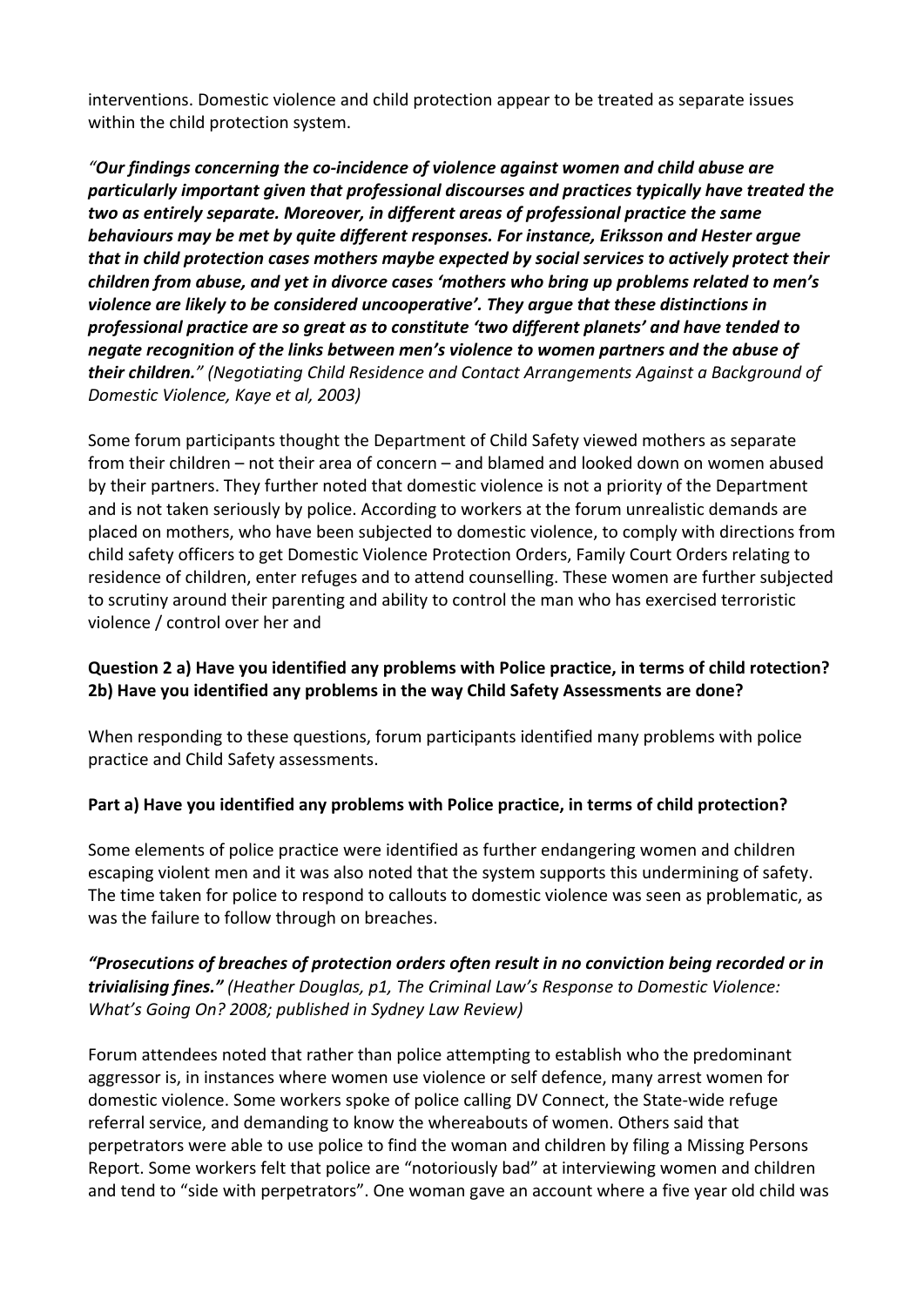frightened at the prospect of being interviewed by a couple of big policemen. Another woman told us that her "client went to the police" because her daughter was bleeding from the vagina and the mother was told that she was "trying to keep the child away from the father"; whereas the father was seen to be acting protectively because he took the child to a doctor. According to the forum participants, many women have good reason to fear the police. Some police are known to be perpetrators of domestic violence themselves (DV workers have had contact with women escaping from partners who are policemen) and others espouse attitudes that support violence against women. Some women have had poor experiences of police in Australia and fear assault and / or rape. An example adding weight to these concerns is the recent case where a Rockhampton Police sergeant was charged with rape and indecent treatment of children.

http://www.news.com.au/couriermail/story/0,23739,25251286‐5003402,00.html

Police are perceived to be agents of power / control, especially by Aboriginal women and immigrant women from countries where police regularly engage in torture and abuse. This means that some women may be afraid to call police for protection. Further problems were identified with poor understanding of cultural context /difference and poor practice around, or failure to use interpreters. One worker told of police using the perpetrator to interpret for the woman.

# **Part b) Have you identified any problems in the way Child Safety Assessments are done?**

Workers attending this forum had much to say about the framework from which Child Safety Assessments are made. The majority clearly articulated that the Child Protection System operates within an Anglo‐Australian patriarchal society, framework and belief system. Participants identified problems with Child Safety assessments as being based on the beliefs, values and cultural lens of those making assessments. The lack of use of interpreters was identified as a significant problem in assessments; as was Child Safety staff not being able to work cross-culturally and assessments taking place without regard for cultural context. Many Child Safety policies and practices were said to compound the victimisation of women and children, with women routinely being held responsible for the violence and expected to manage their partner's use of violence against them and their children. Workers reported that women are regularly told that they have to go into refuge, obtain a Domestic Violence Protection Order, apply to the Family Law Courts for residence of their children and attend parenting classes – in order to stop their children being put into foster care.

*"Consequently, the mothers were left with almost full responsibility to undo the harm to their children, not because the workers were victim blamers, but because they were not institutionally organized to directly intervene with male offenders. The worker's role was to police the mother. Thus, the relationship between the mother and the worker quickly became hostile, adversarial, or punitive, negating any chance of building an effective alliance to protect the children." Ellen Pence and Terri Taylor; Building Safety for Battered Women and their Children into the Child Protection System, page 15*

Children are sometimes taken without warning and this can be traumatic for the child/ren and mother. Some participants spoke of children blaming themselves for the break‐up of the family. In terms of the methodology of Child Safety assessments, problems identified included – workers relying on hearsay as evidence, an investigation stopped while the woman was in refuge, investigations being "inappropriate" and lacking offers of appropriate support to the woman, children and other family members. It was also found to be problematic that officers making assessments are often very young and inexperienced. Some staff attending the forum were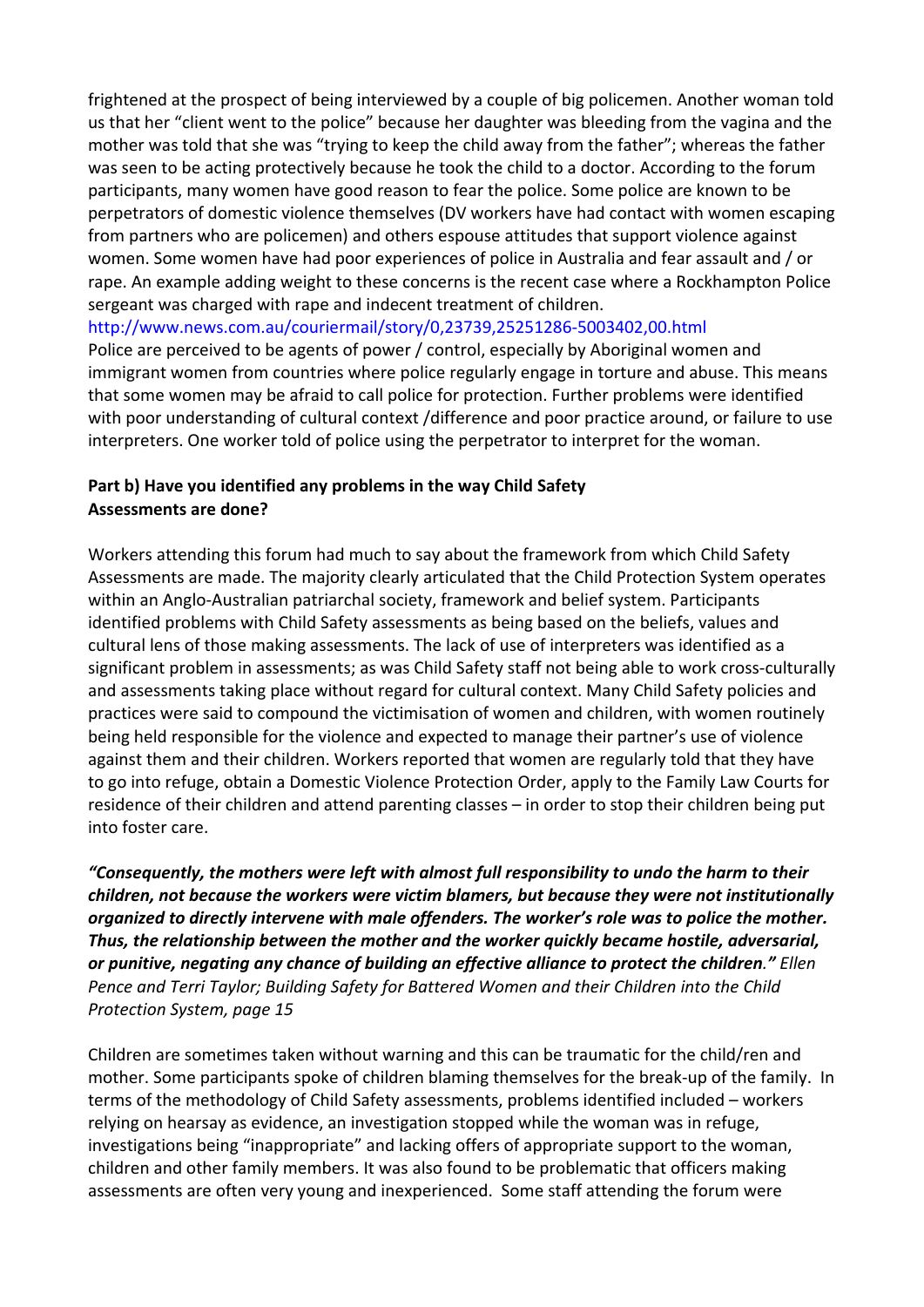confused about their obligations with regard to mandatory reporting and duty of care and asked "What is it?" and "What do we do with it?" Some also felt that the Department's response to notifications was often either too little, too much or nothing. Most attendees said that the violent man / perpetrator should be taken away, rather than the onus being on the woman to leave him or the children being removed. Similarly, it was felt by most that perpetrators need to be held accountable and need to become the focus of the Department of Child Safety's interventions.

*"Some analysts favoured a position that the intervention should be on behalf of both the mother and the children through an order for protection filed by the CPS worker. By using the protection order in this way, the state can remove the offending party (whether the biological parent of the children or not), monitor that party's compliance with court exclusion orders, and incarcerate those who fail to obey the orders. Yet, no county had oriented its intervention in this direction. Instead, counties have used the power to remove children from their homes as a club to obtain cooperation from one or both parents. Because the threat of removal of children from home is typically a more effective weapon against mothers, it is used disproportionately against them. There is no mechanism built into the child protection case processing system for a child protection worker to directly intervene with male batterers." (Pence and Taylor; Building Safety for Battered Women and their Children into the Child Protection System, page 18)*

#### **Question 3) Have you identified any problems in the way case management meetings are conducted or case management plans are developed?**

Case plans were described by women at the forum, as being "very generic" and not reflecting the particular needs and circumstance of each person or family. Workers talked about their clients' history of foster care, children's homes or abuse not being taken into consideration and of women having their babies /children removed on the basis of the prior removal of their older children. Violent men are notably absent from case plans and Department demands. Whereas women are subject to close scrutiny, must notify the Department of their whereabouts, have their homes open to impromptu case worker visits and have many 'hoops to jump through' such as attending parenting classes, counselling and obtaining urine tests – the men who are violent to these women and their children have little or no demands placed on them. Some forum participants identified that they had, or currently worked within the Child Protection System. They – and others, saw the child protection system as placing unrealistic demands on its staff, with the mostly young and inexperienced case workers poorly supervised, under resourced and completely over loaded with high level cases. Excessive case loads of 30+ clients were reported to lead to planning months in advance, "predictive planning", and that this included advance planning for case meetings. It was noted that there was a chronic depletion of experienced workers. A high turnover of staff leads to a lack of continuity for women and children. Some attendees talked about a lack of uniformity between area offices, with differing cultures, response, case management and values. The system is seen as being driven by times frames, fear, an avoidance of risk and knee‐jerk reactions. Workers also identified a culture of unwillingness to coordinate and manage cases with other services. Mothers were seen as being a low priority for Child Safety workers. It was reported that women who are homeless have been expected to pay for supervision when having child access at supervision / contact centres. Other women have been expected to pay for reports ordered by the Department of Child Safety. A lack of cross-cultural awareness and use of interpreters was again found to produce poor outcomes for clients, this time in relation to case management. Murri women and children reportedly have to go through two processes, one with the Department and the second with IFACSS – the Indigenous Family and Child. However, the benefit of this dual process was said to be small as the support that IFACSS is able to offer is thought to be very limited.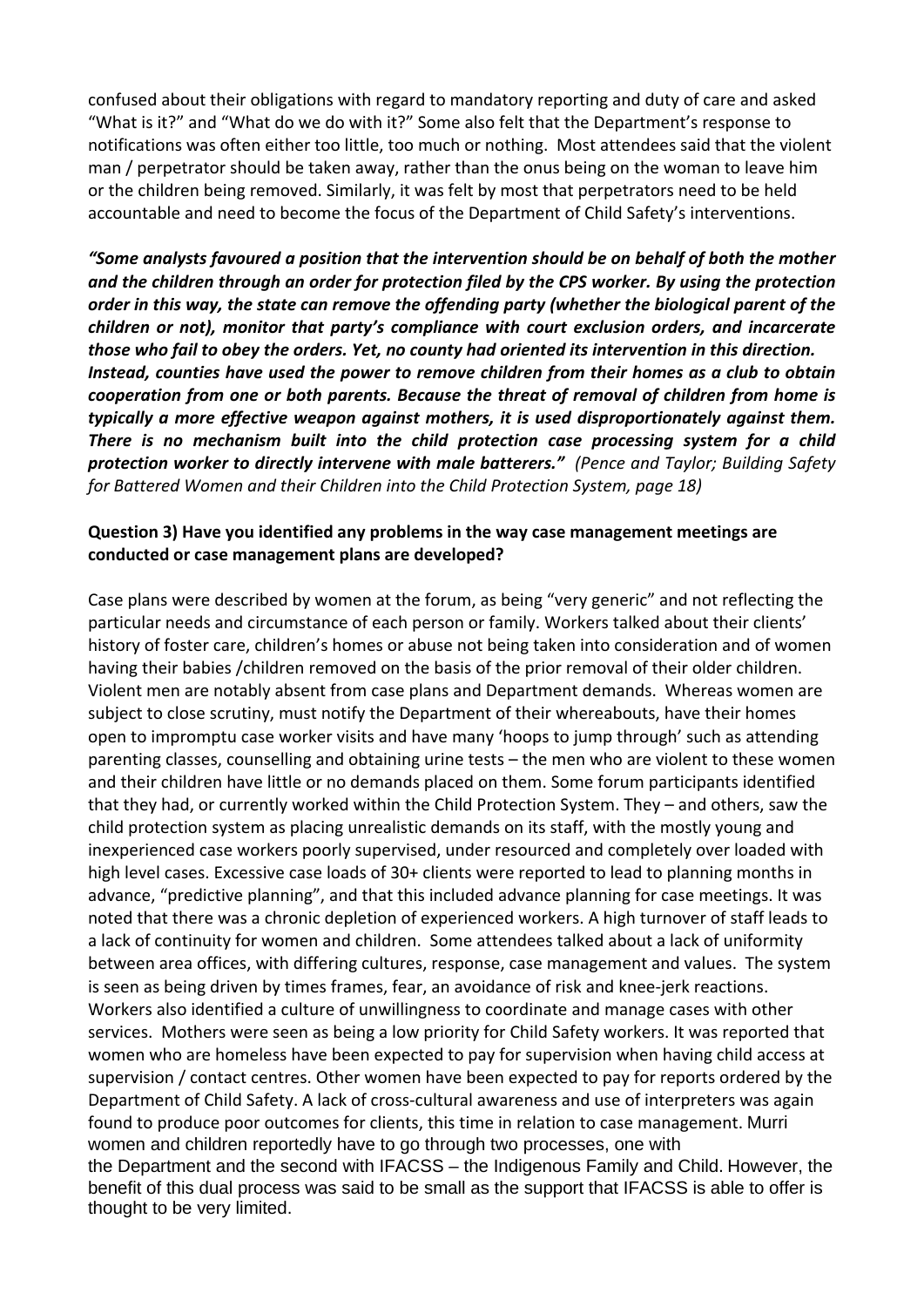#### **Question 4**) **Have you identified problems with court processes, regarding child protection issues?**

Workers at the forum saw the court processes, regarding child protection issues, as being largely disempowering for women. Further comments were that there are many barriers to women's engagement in the legal process and that women are disadvantaged from the start. Women may have many other urgent matters to attend to such as securing housing, childcare, Centrelink payments and medical appointments and may have to rely on public transport. Mothers were seen to be intimidated by the court process and workers felt that mothers were accorded far less credibility than the Department of Child Safety workers giving evidence against them. While it can be difficult for many women to access Legal Aid and appropriate advice and representation, working single mothers face an additional hurdle as they are often denied Legal Aid, but may not be able to afford to hire a solicitor. Power was a common theme in these discussions and many women felt that various government systems don't recognise the power that perpetrators have – in terms of money, social position and confidence and where women who have been abused may appear to be emotional and not coping, men may appear more logical and together. It was felt, by those at the forum, that traditional, conservative attitudes towards women provided different expectations for men and women. While violent men seem to be guaranteed at least supervised contact with their children, women become fearful and compliant for the sake of their children. Men's violence against women is normalised and women are often blamed for being abused. Participants thought that players within the child protection system lacked a cross-cultural practice framework and an analysis of the impact of privilege on their decision making. This especially affected court outcomes for Aboriginal, Torres Strait Islander and immigrant women. Examples of misunderstood cultural practices included; the sharing of sleeping areas ‐ a practical necessity in many countries and practices involving the use of the young to look after smaller children. It is interesting, but not surprising, to hear that most workers at the forum included the Family Court as a court process relevant to child protection. This mirrors research over the last 10 years or so which has identified that child protection has become a core business of the court. *(Brown, Fredrico, Hewitt, Sheehan, R., 2001, Resolving Family Violence to children: "The evaluation of project Magellan, a pilot project for managing Family Court residence and contact disputes when allegations of child abuse have been made"; Family Law Council of Australia, 2002, Family Law and Child Protection; Alison Hay, 2003, Child Protection and the Family Court of Western Australia: The Experiences of Children and Protective Parents; Rendell et al, 2002, An Unacceptable Risk, etc).* Some workers talked about the restrictions on mothers of children in regard to the changes to the Family Law Act, e.g. visiting relatives' interstate. Others saw the changes to the Family Law Act as severely impeding women's ability to get away from their violent former partner. "Fathers' rights" were seen as more important than the child's rights. Workers posed the question; "Should violent fathers be seen as appropriate fathers, by the Family Law System?" There was a resounding call for a review of the Family Law processes affecting women and children who have experienced domestic violence. A lack of communication and flow of information between the various State and Federal courts dealing with the safety of children and their mothers was thought to be problematic, as was the fragmentation of issues by the law and women's legal representatives. Complaints were identified as an area of concern for workers attending the forum. Some felt that women are not informed about how to make complaints against the system, workers and lawyers ‐ and when they did, it was felt that they were ridiculed, dismissed and defamed; leaving the woman disempowered once again. This topic elicited many questions around the children's needs and the ability of players within the system to competently identify and respond to those needs. Is the Department's care of children safe and adequate? The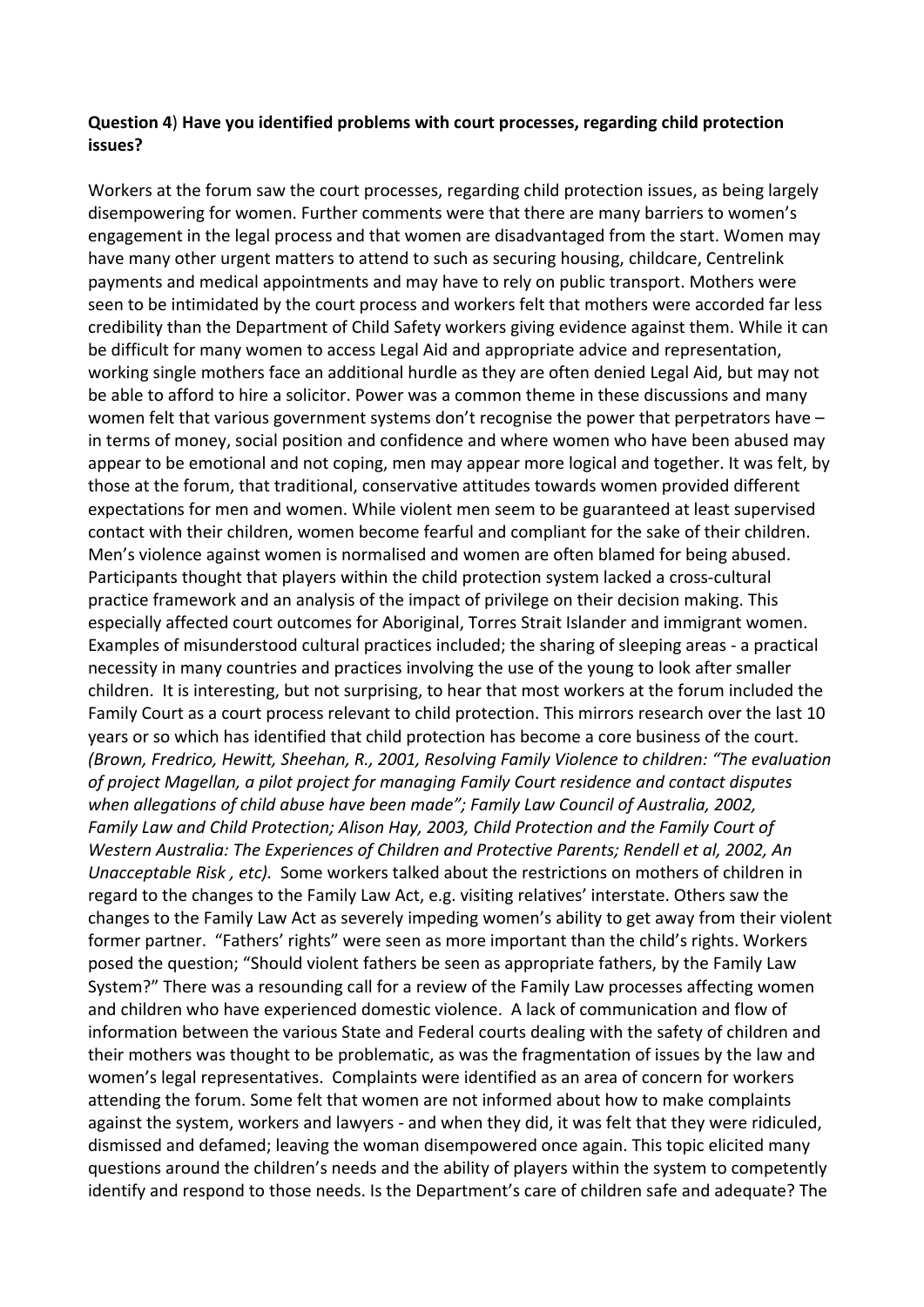2003 review of the system certainly raises doubts. Other questions asked included; "Who tells the child's story?" "What are the wishes of the child?", "How impartial are the Independent Children's Lawyers / Children's Representative? And how much do their personal attitudes and beliefs effect their decisions?" Some workers thought that the Department was too quick to act without getting the entire story. They also found that the removal of children was too often the first response, without the exploration of alternatives such as placing children with other family members. Women attending the forum felt that women and children involved in the child protection system are labelled and stigmatised: women are "bad mothers" and children are "challenging", "problem children" or "difficult".

# **Question 5) Does the system / women's services provide perpetrators of violence a means of perpetrating further abuse? If so, How?**

Many women at the forum agreed that the system and women's services provide perpetrators of violence a means of perpetrating further abuse. Many women also felt that the system and some services compounded women's experience of abuse and re‐victimised women and children. Workers identified victim blaming and judgemental attitudes as common problems. While Police Domestic Violence Liaison Officers were lauded for some "great work", police generally were felt to side with perpetrators and to lack empathy toward women. Workers also thought that most police lacked an understanding of the dynamics of domestic violence and that police blamed women for the situation they're in. Infrequent training around domestic violence was thought to be a problem and regular training was suggested. Police failure to respond to breaches of Domestic Violence Protection Orders was seen to be give perpetrators licence to use further violence. Some police have told DV workers that the paperwork involved with recording domestic violence "cases", is a burden. Workers at the forum said that some police were known to give women a (business) card rather than do the paperwork. As with other topics in this session, the non‐use of interpreters and failure to take violence against women from NESB seriously ‐ proves to be dangerous for non-English speaking background women. One worker told of a NESB woman tied up (by her husband??) This was seen as acceptable by police and they believed the husband's account that she had broken the conditions of the Domestic Violence Order. However, a subsequent check by the police revealed that there was no such order in place. Women at the forum thought that workers in support services, Police and Legal advisors / decision makers were all able to be manipulated by perpetrators. The Child protection system punishes women and holds them responsible for men's use of violence against them and their children. One issue raised by workers at the forum centred on a lack of understanding of the dynamics of domestic violence and a failure to identify a predominant aggressor. This means that women are likely to be arrested for fighting back or incidental violence and may be viewed as the perpetrator by the Department of Child Safety. The use of cross‐applications of Domestic Violence Protection Orders against women was also identified as problematic. One worker told us that a Department of Child Safety worker referred to a mother as a perpetrator, because she used violence in the relationship. When the worker asked the Department of Child Safety officer who was afraid in the relationship, the Child Safety worker hung up. Men's use of violence against women and children tends to become invisible and a reluctance of services to "take sides" is seen to pervade all systems and many services. For example, one worker from Court Services was heard to say that Child Safety staff couldn't write affidavits for the Family Court for women (about the domestic violence or other safety concerns for the child) as the Department couldn't "take sides". This response makes sense when domestic violence is understood as "conflict" or "fighting". Participants found that there is a systemic failure to understand the reasons why women return to violent partners and women are widely blamed and judged for doing so. The Family Law System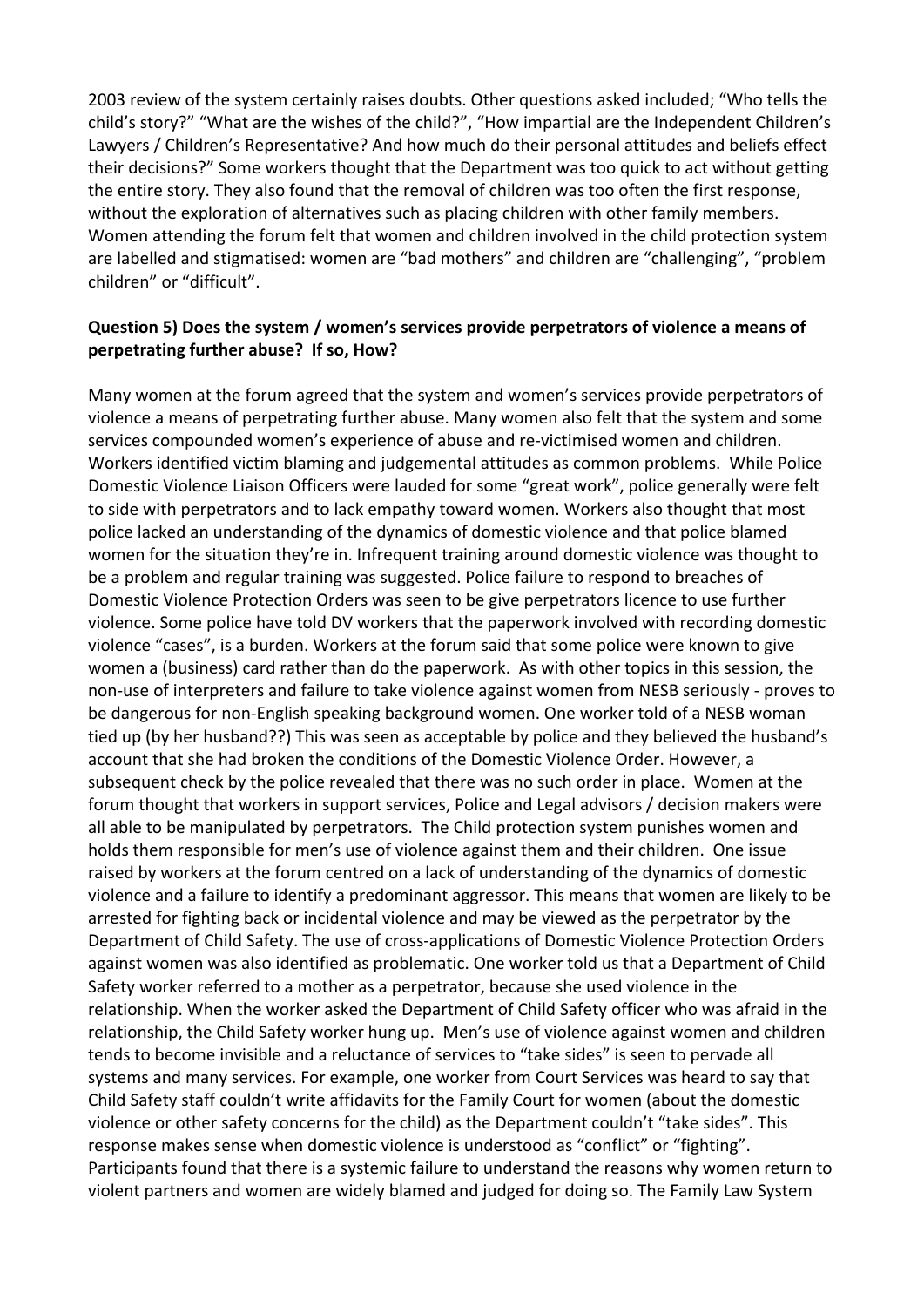was once again identified by forum attendees as a site of danger for women and children affected by violence. They said that changes to the Family Law Act have made it harder for women and children to escape from abusive men. And while the changes to the Act did not include mandatory shared parenting, the reality for women and children is that this is often the outcome, despite the father's use of violence. Mediation was said to be fraught with risk for women escaping violent men, as was any negotiation where there was a push to come to a quick agreement. Violent men use mediation to intimidate women. Women who have been abused or who have concerns about children's safety with the father may appear to be an "unfriendly parent", may not be willing to compromise in mediation and are less likely to comply with (unsafe) orders. Some workers acknowledged that Family Relationship Centres are useful in some circumstances, but thought there should be more consistency between them and that they are not appropriate services to deal with 'domestic violence cases'. Some participants said that Family Relationship staff did not recognise or know how to respond to obvious signs of abuse. Participants also spoke about the difference in expectations to manage relationships accorded to each sex.

"**Although virtually any involvement by fathers with their children increasingly has come to be considered good‐enough fathering, mothering has been under continual scrutiny, with the role of the good‐enough mother probably impossible to fulfil and easily open to criticism and blame**." (Eriksson and Hester, 2001, Violent Men as Good Enough Fathers ?: A Look at England and Sweden )

Women are expected to successfully manage "conflict" in the relationship, whereas men are permitted to make mistakes. Some workers thought that the dynamics of domestic violence, when combined with family violence; raised a whole new area to be dealt with, were complex and had different dynamics from domestic violence alone. Women's Refuges were thought to contribute to the further abuse of women and children, by some attendees. Notably, these women described living in a refuge as being a "nice version of jail" and that being in a refuge can compound the isolation women experience as a consequence of domestic violence. Women may be restricted with who they can see and what they can do, may have to stop work and may be unable to get support from family and friends because of geographical distance and refuge rules around security. Stuck in areas they may not be familiar with, women may suffer from a loss of independence. Additionally, it was identified that some refuge staff lack empathy and may also engage in woman‐blaming and judgemental work practices. A further issue of inequity of access to refuges for immigrant women with no income was raised. Many refuges say that they cannot afford to accommodate and financially support more than one family without an income at a time. This means that women on some types of visas are disadvantaged in multiple ways – and we know that this will expose these women / families to greater risk of violence. These aspects to living in a refuge can be distressing for women and children – if they can get in. Women's refuge workers who supervise child contact on behalf of the Department of Child Safety become aligned with the system and risk losing the ability to advocate on behalf of women in the child protection system. Support Services for men were said to lack training in ways to challenge the perpetrator in relation to violence towards women and kids. These services can be faced with an ethical dilemma as to whether they should report a man's violence or prioritise the maintenance of a relationship with him. The Housing system was identified as contributing to the ongoing abuse of women. A major area of concern is the lack of affordable housing. Workers thought that the housing system lacked an analysis that domestic violence is a major cause of homelessness. Many workers spoke of women incurring large debts to the department of housing, for damage done by perpetrators. Other workers saw it as inappropriate that some hostels for single women are collocated with hostels for single men. This can be intimidating and unsafe for women. Women at the forum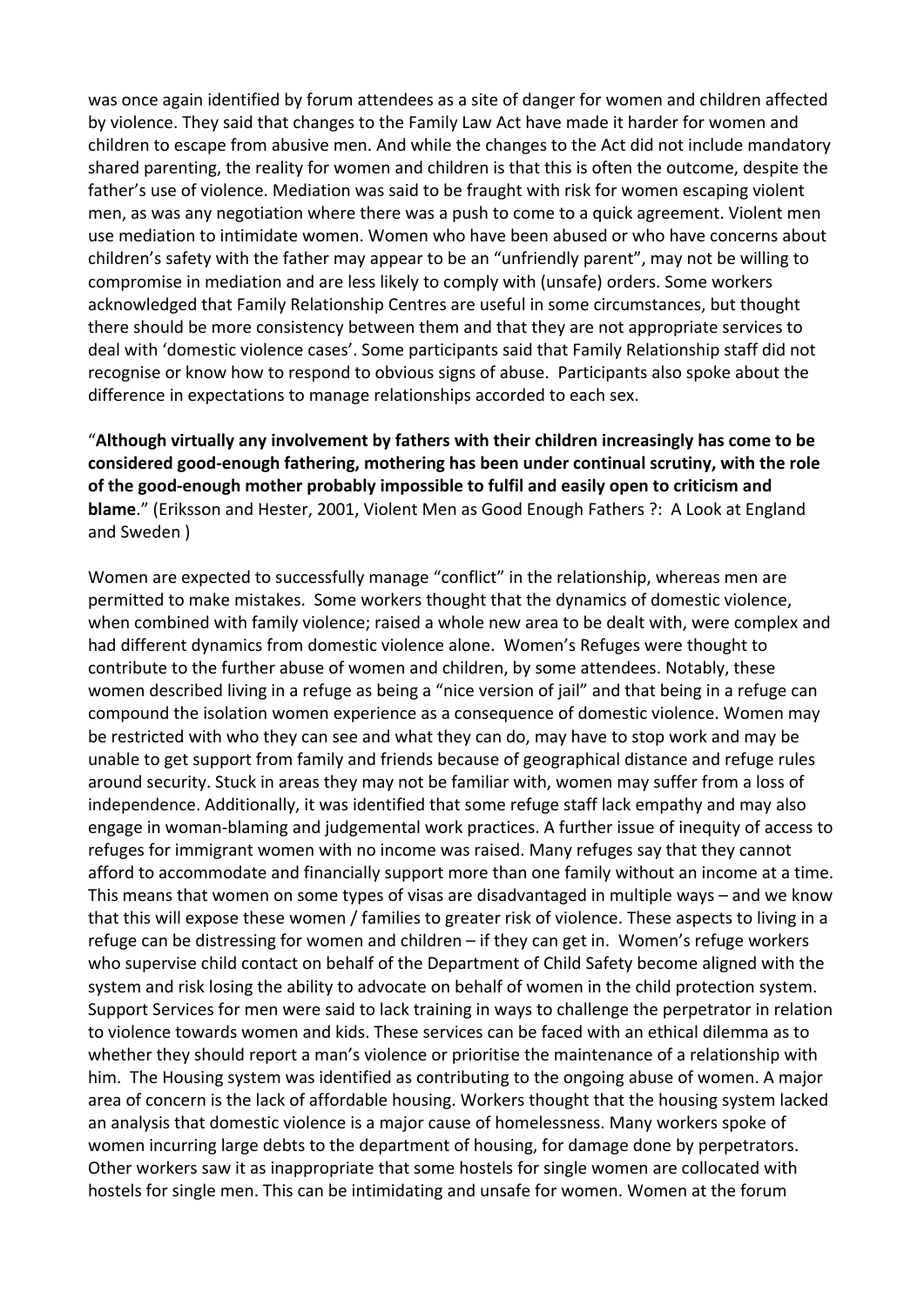spoke about the risks involved with 'ouster orders'. While these may be of benefit to some women, workers felt that determining risk could be tricky and could expose women and children to further attacks. Men could also use their mates and family to threaten women using ouster orders against them. Centrelink payments have not kept pace with increases in rent. This means that the only housing option available to many women is to go into share accommodation. This may be unsafe and can leave women vulnerable to exploitation. Fewer job choices, lower pay, a higher burden of responsibility for childrearing, high cost of childcare and women's lower status in our society means that poverty has become feminised.

# **Question 6) "What are the barriers to women and children staying safe from violent men?"**

The themes most often identified as barriers to the safety of women and children were violent men, men's threats to kill, poverty, the Family Law System and a lack of affordable and appropriate housing. It is perhaps too obvious and easy to forget that violent men are the reason women and children are unsafe to begin with, however, many forum participants quickly named them as the number one barrier to women's safety. With little guarantee of remaining autonomous and safe, men's use of violence and threats to hunt down and kill women, their children and other family members leave many women with no option but to return to the perpetrator. Women may also experience hardship after they leave violent men as their need to stay safe may limit their movements, force them to move periodically and force them into further isolation as they have to keep away from places of work, school, family and friends. For some women and children, these hardships may be worse than living with abuse. At least when with the perpetrator, some women may feel relieved to know where he is. Forum participants also found that violent men were adept at using the system to abuse and keep women bound to them. Violent men can hide their own abuse and confuse decisions around the best interests of children, by making false allegations against mothers. Another common point made by forum attendees was that the various systems failed to hold men accountable for their violence. Women's ability to hide from the perpetrator may be compromised by others telling the man the woman's whereabouts. Workers at the forum named Centrelink, solicitors and courts as being likely sources of inadvertently leaked confidential information affecting women's security. Domestic violence workers at the forum exposed the myth that men's use of violence stops when women leave. These workers felt that the child protection and Family Law Systems particularly needed to incorporate an understanding of post‐separation violence into their framework.

# *"In fact, women and children may be in greater danger after separation than before. This means that separation from an abusive partner does not always solve the problem of violence in the family. Instead, the nature and the focus of the violence may change and contact visits may well provide the opportunity for the perpetration and perpetuation of abuse." an unacceptable risk ; p39, Rendell et al 2002*

The Family Law System was mentioned by many women at the forum as being a significant barrier to women and children's ability to stay safe from violent men. The 2006 changes to the Family Law Act which emphasised "shared care" of children were seen as especially dangerous. It is now almost impossible for women escaping violent fathers to move away. These changes give violent men increased access to children and their mother. Workers also noted that children may want to see their fathers, but it may be dangerous for them and their mothers to do so. Women who raise concerns of violence or child abuse in the Family Law System run the risk of being accused of "alienating" children from the father or of being an "unfriendly parent". This may mean that abusive fathers may be favoured in decisions around children's living arrangements. Since the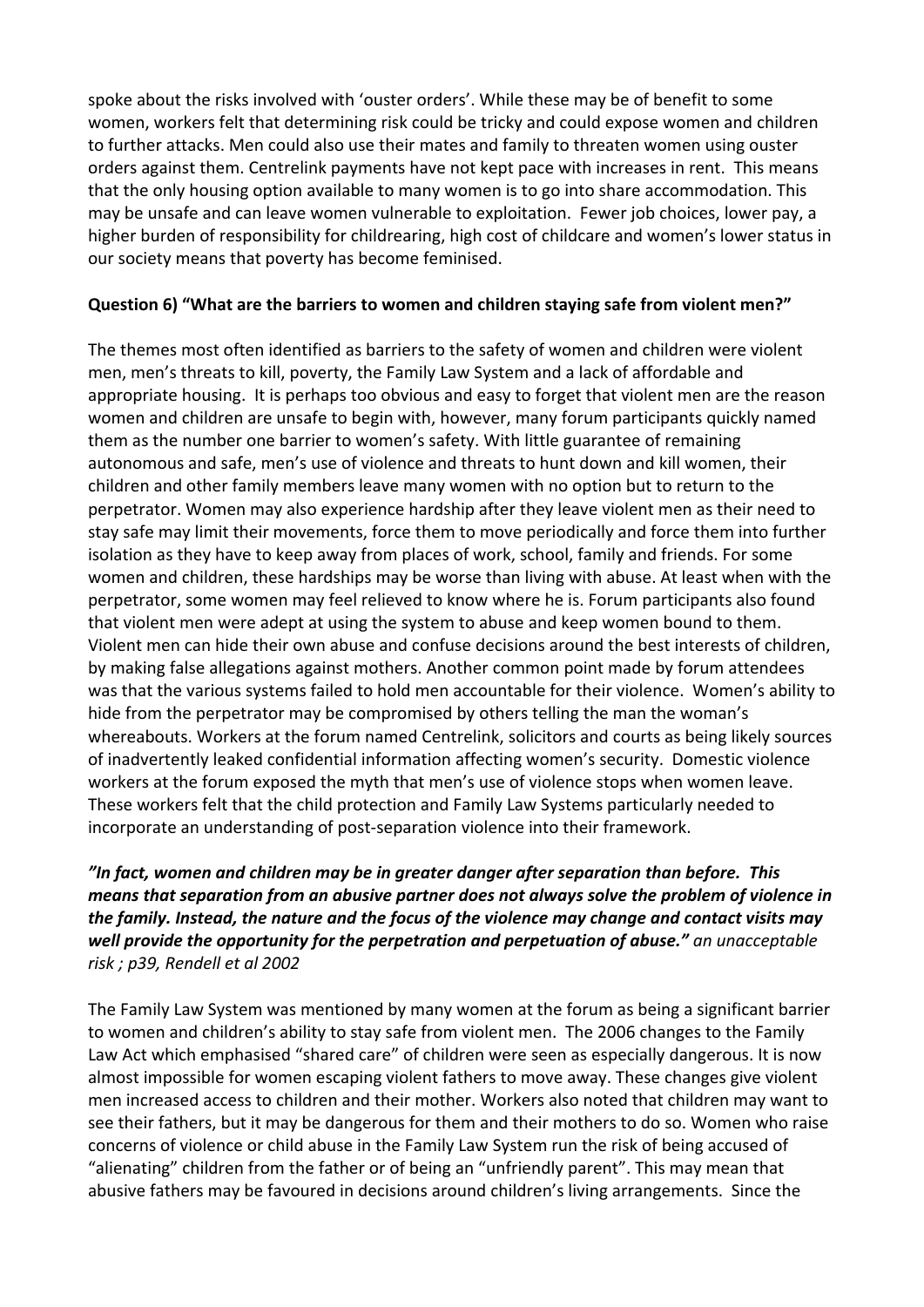Government relies on the Department of Child Safety to provide frontline protection for children, some workers at the forum felt that the huge expectations placed on Child Safety workers are unrealistic and dangerous. Most or all workers at the forum agreed that the expectations placed on Child Safety staff were impossible to fulfil. While some concerns were raised regarding particular Child Safety Area Offices, participants' criticisms were largely directed at faults within the system. Poverty was a common point mentioned as a barrier to safety. Women who have enough money have access to resources and have far more options in terms of alternatives to remaining with violent men. Many women who have experienced violence are more likely to have debts and have reduced ability to earn a reasonable income. Women awaiting property settlements may be left homeless and poor for years while the slow legal process means that they accrue significant legal fees. Workers at the forum said that some services and staff presumed that women affected by violence were unable to budget and manage their money. Housing was similarly identified as a major issue affecting the safety of women and children. Finding safe accommodation is crucial basic step in establishing safety for women and children. Women with pets may find it extremely hard to find accommodation. The "Pets in Crisis Programme" is limited to one month (?)and women can't visit their pets while they are with the carer. Bad advice from solicitors can be dangerous for women and children experiencing violence. For women who speak little or no English, language, or a lack of access to interpreters and a lack of information in a woman's own language is a barrier to safety. Workers at the forum said that immigrant women don't have support and don't know their rights or options for resources and support. They may also be afraid of police and may not want the man to get into trouble. Women's visa status can pose real threat to her and her children's safety and it can take considerable time and support for women to apply for Australian residency. These women may not have access to any income and are vulnerable to exploitation. Abusive men may maintain control over women by telling them that they will be deported, or telling them other misinformation. Some workers gave examples of women clients being told that "they would be beheaded" or "imprisoned" A lack of information as to what constitutes abuse may also contribute to women's reluctance to seek support. Other women may not want to identify themselves as "victims" and so may not call police or approach domestic violence services. Women may also be so fearful and beaten down that they accept the rubbish that men tell them – that they couldn't cope, will be imprisoned / deported etc. Women are often pressured to return to violent partners by church authorities, family and community members or cultural norms. Other women may "choose" to return to a violent man for the sake of the children. A lack of childcare was identified as a barrier to women and children being able to stay safe from violent men. Women may be unable to access respite childcare without going through Dept of Child Safety. And forum workers told of some women who were refused respite care, when sick, and were told that they had to send their children to the (perpetrator) father, since there was a parent available who was able to care for the children. Women on Centrelink benefits are limited in the number of hours of subsidised childcare they can access each week. Women who are exhausted with the constant work of caring for children, while trying to establish new homes, an income and survive at the same time; may return to the perpetrator so that they are not alone with the children. Women's refuges were said by some at the forum to be a barrier to women's safety. While some women find their time in refuge liberating, others may find it a depressing and isolating experience. If a woman had had a bad experience of living in a shelter, she may be less likely to go into another one when needed. Other women at the forum commented on other hardships faced by women and children in refuge. Men's violence means that women and kids may have to leave support, homes, schools, community, family and go into refuge, where they may be lots of rules, isolation and hard living conditions. The lack of storage facilities at refuges meant that women often had to surrender their furniture and other large items. This added to the impoverishment of women. Women and kids are usually only able to stay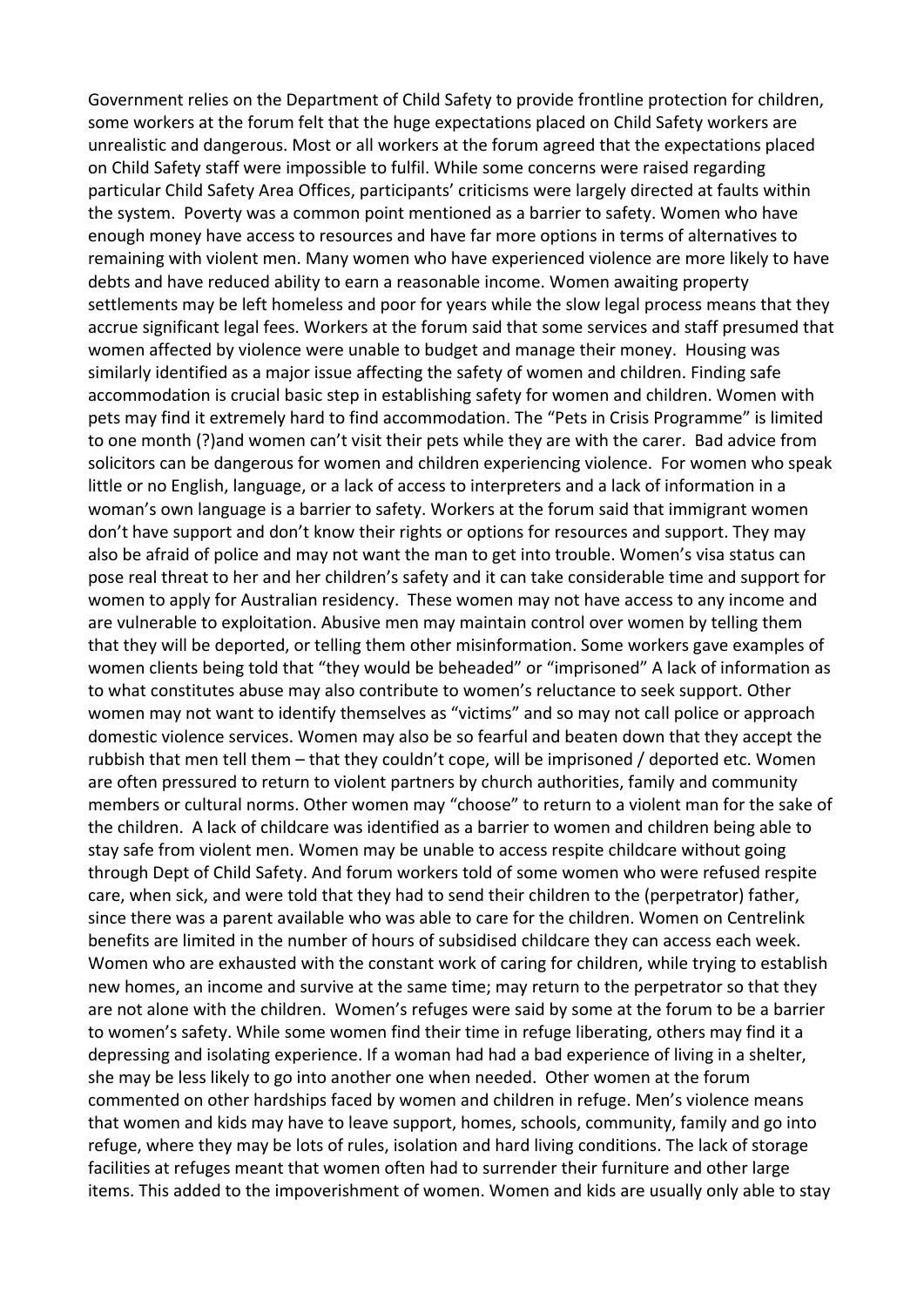in refuges for up to 3 months. It was also agreed that a shortage of refuges was a barrier to women and children's safety. Participants at the forum were concerned at the current pressure to embrace the use of Ouster orders. They asked – "Who's going to stop the man returning and who will protect the woman and kids?" Technology can provide violent men with the means to locate and harass women. Global Positioning Systems in a woman's car can give the woman's location if the man contacts the company. Men commonly use mobile phones to constantly contact, intimidate and manipulate women. Centrelink's "Welfare to Work" changes mean that women have more hoops to jump through, more demands on their energy and time and may be limited to the lower income of a Newstart Allowance if they cannot show that they have the children more than 50% of the time. This may mean that they are unable to afford accommodation large enough to have their children sleep over.

#### **Summary of forum themes**

Domestic violence is commonly characterised as interpersonal conflict, according to forum participants. The attitudes of child protection workers were thought to reflect common societal attitudes. Workers at the forum identified that men's violence is normalised and women are blamed for being abused. Many child protection interventions are seen to focus on mothers, with women required to "jump through many hoops" in order to meet the demands of case plans. Violent men seem to be guaranteed at least supervised contact while women become compliant with case plan demands in order to see their children or have their children returned to their care. Those attending the forum thought that interventions should focus on perpetrators, and that women and children should be offered support and resources such as money, childcare and housing. Child protection policies and practices were thought to compound the victimisation of women and children survivors of violence. Women are disempowered in court processes as they are often intimidated and seen as lacking credibility. A recurring theme in the forum was the impact of poor cross-cultural practice on outcomes for women and children experiencing violence. This was identified as an issue across government departments and in the non‐government sector as well. A failure to account for the cultural context in which women and children exist can result in interventions that are not only inappropriate and unnecessary, but also potentially traumatic. Child protection assessments mirror the beliefs, values, class and cultural lens of those making assessments, according to those at the forum. Workers said the department needs to act on evidence, rather than hear‐say and needs to make the removal of children a last resort. The child protection system is seen to be driven by time frames, fear, avoidance of 'risk' (to the government) and knee‐jerk reactions. The Child protection system places unrealistic demands on its staff, which is often young, inexperienced, under‐resourced and overloaded with high‐level cases. Some areas of police practice were identified as aiding perpetrators. Police failure to act on breaches of domestic violence protection orders was described as giving perpetrators a "license to use further violence". While police Domestic Violence Liaison Officers were said to do some great work, workers at the forum generally felt that police lack an understanding of the dynamics of domestic violence and often side with perpetrators. Aboriginal and migrant women were thought to be less likely to call police for protection. Many workers felt that various government systems fail to hold men accountable for their violence and fail to recognise the power that perpetrators have. Men may appear logical and together whereas women who've been abused may appear to be not coping and emotional. Workers at the forum identified many barriers to women and children remaining safe from violent men. Women and children attempting to leave violent men may be the target of escalating violence. Other barriers to safety discussed at the forum included threats to kill, poverty, lack of affordable and appropriate housing, a lack of child care and the Family Law System. The Police, Family Law and Child Protection Systems and many non‐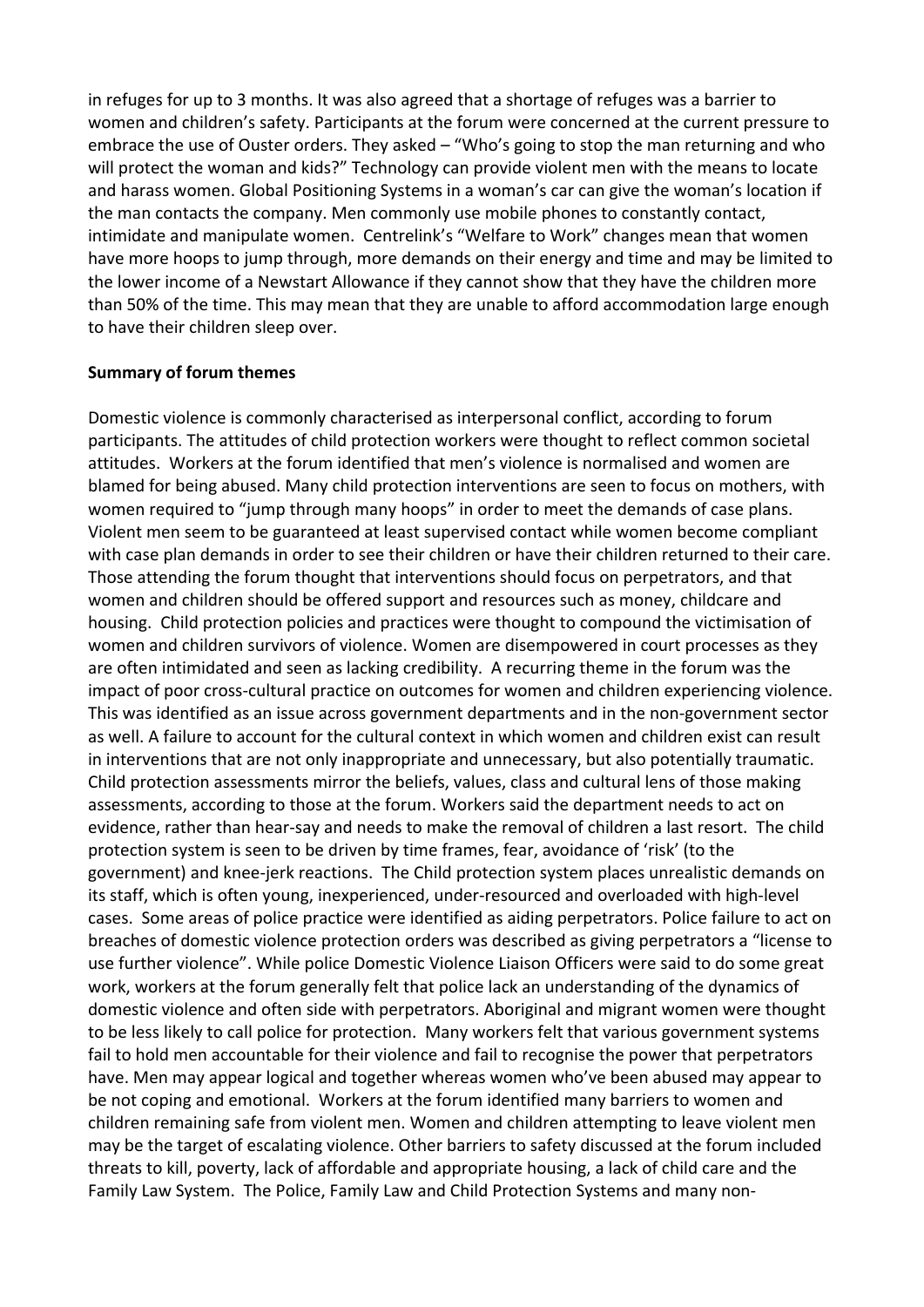government support services need to incorporate an understanding of post‐separation violence into their framework and work‐practice. Most forum participants named the Family Law System as an area adversely effecting child safety. Many workers thought that the pressure to consider shared parenting has lead to dangerous parenting arrangements, with women and children unable to get away from perpetrators. They also believed that fathers' rights have become more important than children's rights. Workers attending the forum said that the divide between federal and state laws and courts has lead to fragmentation and that this endangers women and children experiencing violence. A review of the Family Law System is needed and safety needs to be prioritised. Women's refuges came under scrutiny in terms of practices relating to child safety. While some women may find their time in refuge an empowering and liberating experience, refuges can also be depressing, isolating places where women become dependent upon refuge staff. There may be many limits placed on women due to safety concerns or because of particular refuge rules. Some shelter policies continue to blame women and pathologise women and children escaping violence. Refuge workers who supervise visits or make child safety notifications inappropriately blur the distinctions between support workers / advocates and the child protection system. We need to look at ways we can build women's connection with others, promote women's autonomy and minimise the negative effects of needing to hide from violent men. Many participants suggested that domestic violence services, in their role as advocates for women and children, should develop a working relationship with their local Department of Child Safety area office. Another common theme raised was housing. Domestic violence was identified as a major cause of homelessness. There is not enough affordable and appropriate housing / accommodation of all types. Ouster orders may have some benefits but women attending the forum raised strong concerns in regards to the safety of women and children. In order to prevent future violence against women, many forum attendees thought that school programmes such as those that address violence and masculinity, would be valuable.

#### **Practice Recommendations**

Forum participants also took some time discussing possible solutions to some of the problems identified, a summary of this discussion is outlined below. It was pointed out, during the discussion, that the recommendations for practice made seem totally inadequate when what we need to change are our institutions and social structures that perpetuate oppression – men's domination of women and children, racism and white supremacy, poverty and privilege etc. However, there was agreement that some changes, such as those suggested below, could be a small start towards a safer future for women and children in Queensland.

#### **1) Problem**

# **The "Invisible man" (interventions focus on mothers and leave perpetrators free of scrutiny and demands)**

#### **Solution**

**1a) The Department of Child Safety needs to find ways to make violent men the focus of their interventions.**

#### **2) Problem**

#### **Children are removed from mothers because of men's violence**

**Solution**

**2a) As above and –**

**2b) Interventions such as exclusion orders could be introduced to arrest perpetrators residing with children and their mothers, rather than expecting women to control the perpetrators'**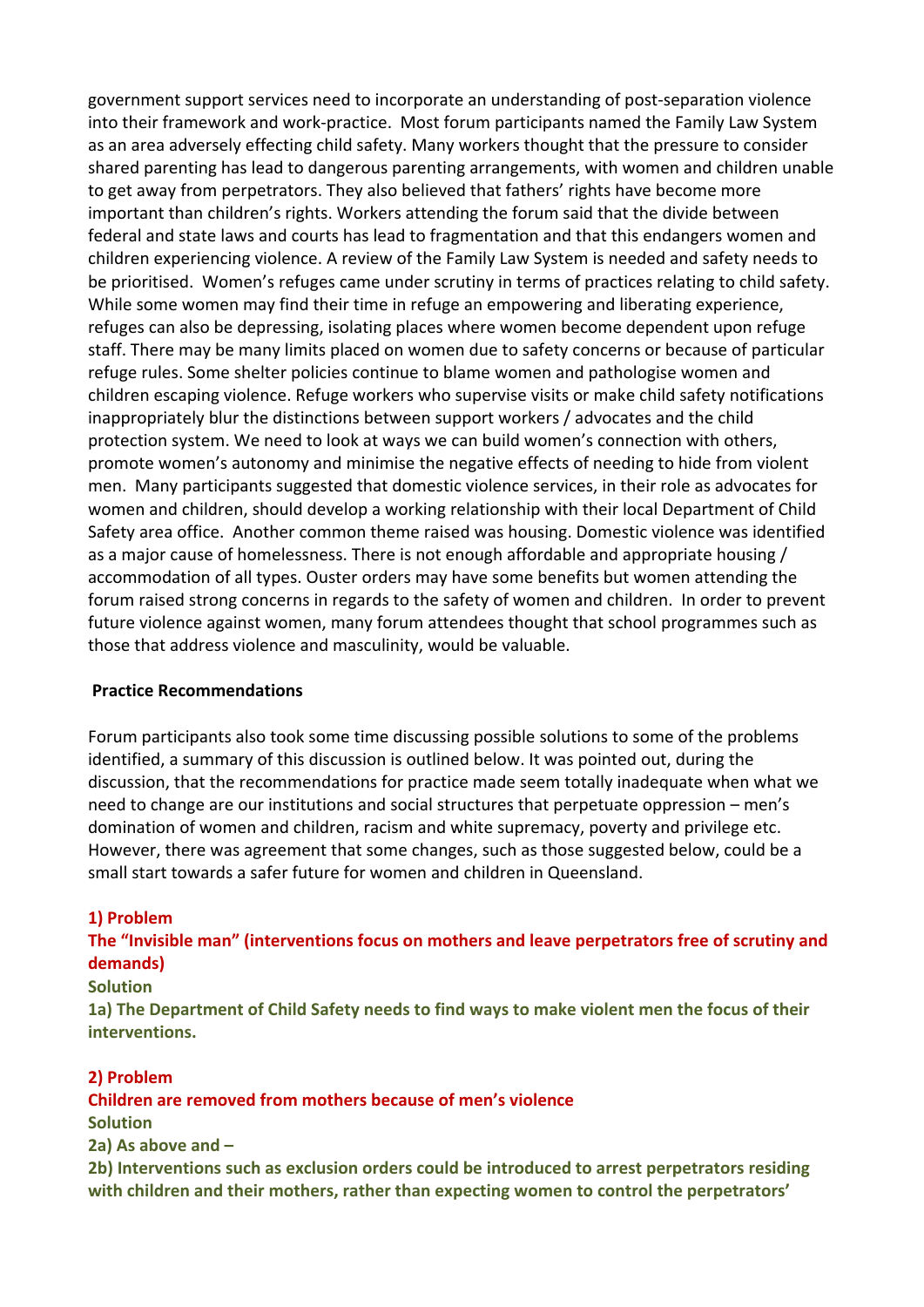**movements. However, it should be noted that this type of intervention may not work for all women.**

**2c) In their capacity as advocates, domestic violence agencies could improve outcomes for women and children by networking with their local Department of Child Safety area office. Workers must, however, be careful to maintain the distinction between their role as advocates and the role of Department staff.**

*"Advocates must offer absolute confidentiality, a clear commitment to the safety needs of a woman, and the ability to speak out on behalf of women without risking reprisal—conditions that do not exist when we merge with the institutions that we are committed to changing." (Ellen Pence, Advocacy on Behalf of Battered Women, page 9; Chapter 17 of "Sourcebook on Violence Against Women", p. 329‐343, Reprinted by Permission of Sage Publications, Inc., copyright © 2001* www.Sagepub.com )

**2d) An understanding of post‐separation violence – where men continue to use violence against women and children after separation ‐ needs to be incorporated into all work with survivors and perpetrators of domestic** Reprinted by Permission of Sage Publications, Inc., copyright © 2001 www.Sagepub.com )

**2d) An understanding of post‐separation violence – where men continue to use violence against women and children after separation ‐ needs to be incorporated into all work with survivors and perpetrators of domestic violence.**

#### **3) Problem**

#### **Women blamed and further victimised Solution**

**3a) Women shouldn't be held responsible for men's violence against them and their children. 3b) Children may be safer when they are not viewed in isolation from their mothers**

"As best practice in the child protection field has identified, 'the best interests of children in families *with domestic violence cannot be separated from the best interests of their mothers' (Aron & Olson 1997, p.7)."Dr Lesley Laing; Children, young people and domestic violence, page 21; from* http://www.austdvclearinghouse.unsw.edu.au/PDF%20files/issuespaper2.pdf

*"Partnerships with battered mothers are an essential element to safety. Courts and child welfare systems that have integrated domestic violence specialization operate from a belief that helping mothers stay safe is in the best interests of their children and is directly correlated to children's safety." (Taggart and Litton, 2008, Reflections from the Field: Considerations for Domestic Violence Specialists* <http://www.thegreenbook.info/documents/Reflections.pdf>

#### **4) Problem**

# **Unrealistic and unfair demands and scrutiny placed on women / mothers Solution**

**4a) Those working with mothers should consider the context in which the family exists. What are the barriers to safety? Does the planned intervention account for the ways in which the perpetrator has impeded the mother's care of and relationship with, her children? Will the planned intervention result in increased safety for the mother and her children?**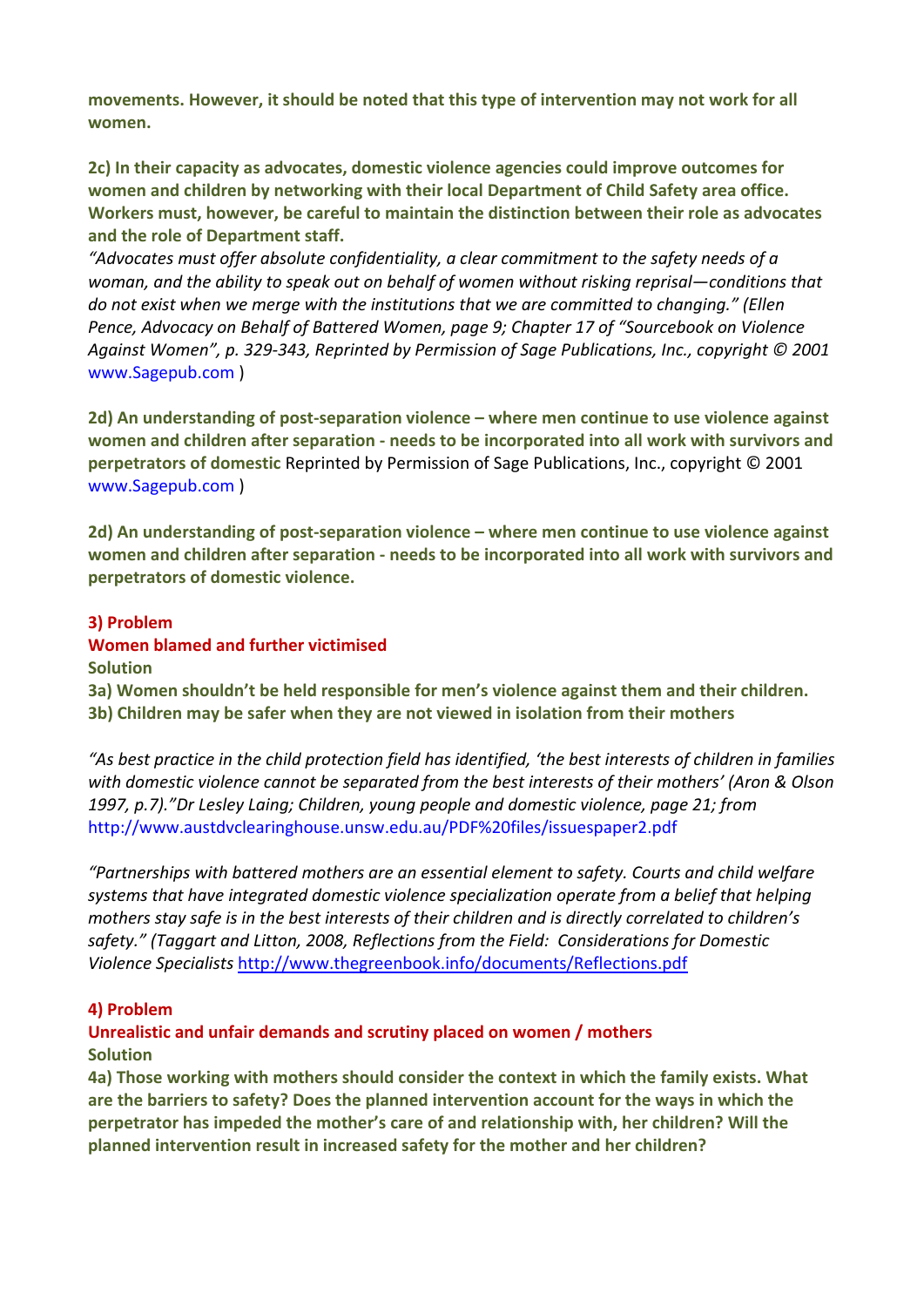**4b) Protective mothers and their children should be offered resources to meet their need for safety, interpreting, accommodation, income, childcare, emotional support (if requested), legal advice and support to obtain court orders.**

**4c) See solution 1**

### **5) Problem**

**Government / Department of Child Safety seen to be reactive and defensive and concerned with "risk management" (actions centre on protecting govt from criticism)**

#### **Solution**

**5a) Government / Department of Child Safety needs to learn from mistakes and proactively protect women and children**

#### **6) Problem**

**Poor practice re cross‐cultural awareness and use of interpreters, impacts on child protection outcomes and safety of women and children**

**Solution**

**6a) Need to use appropriately qualified interpreters and improve cross cultural work practice and awareness in all areas of the govt and nongovernment work regarding child protection / domestic violence.**

#### **7) Problem**

**The Family Law System is endangering women and children. Women and children are unable to move away or hide from perpetrators.**

**Solution**

**7a) Department of Child Safety staff need to "take sides" to protect children and their mothers. Providing statements to the Family Law Courts which identify protective parents and outline safety concerns should be seen as acting in the best interests of children. 7b) The Family Law System and Child Protection System need to better integrate their operation to prevent fragmentation**

**7c) Safety needs to be made the primary consideration in Family Law.**

**7d) Refer to solution 2d.**

#### **8) Problem**

**Domestic Violence is seen as conflict or relationship breakdown, anger or substance abuse issue. In the child protection system, this can result in inaccurate assessments, which in turn can lead to unsafe and unfair interventions.**

**Solution**

**8a) Need for community education.**

**8b) Need for a critical examination review of the underlying assumptions on which assessments are based in all areas relating to child protection and domestic violence.**

**8c) A "Praxis" style Safety and Accountability audit of the Queensland child protection system could be undertaken.**

*"It can be argued that the best way to operate within institutions is to make these frameworks and institutional directives, which are key to case processing, transparent by asking, first, whether they serve to protect victims of abuse; and, secondly, whether they hold abusers and those who intervene accountable forth safety of victims. "(Pence, E., Mitchell, S., Aoina, A. (2007). Western Australia Safety and Accountability Audit of the Armadale Domestic Violence Intervention Project, Page 15)*